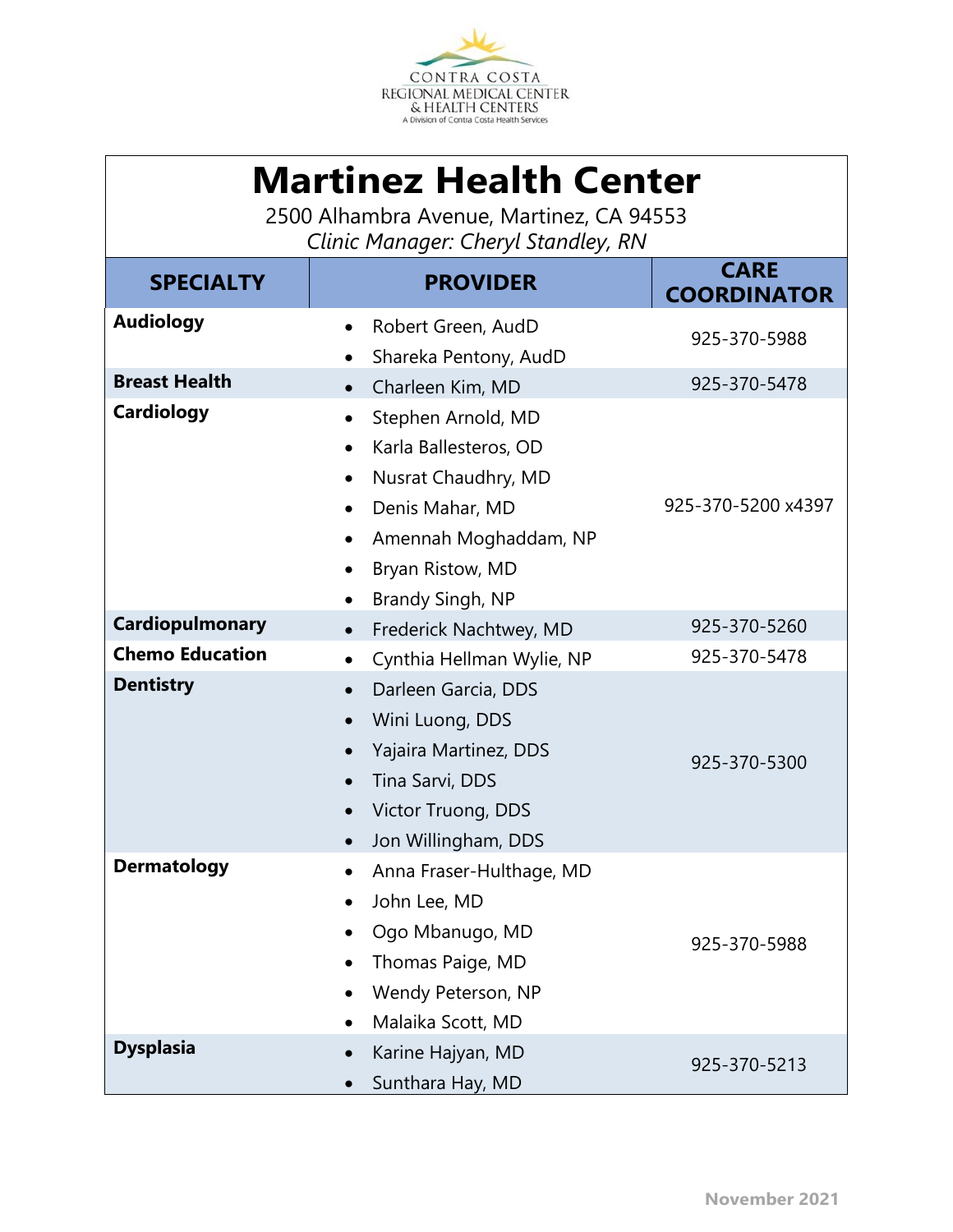

|                                           | $\bullet$                                                                  | Ogo Mbanugo, MD                                                                                                                                      |                    |
|-------------------------------------------|----------------------------------------------------------------------------|------------------------------------------------------------------------------------------------------------------------------------------------------|--------------------|
| <b>EMG</b>                                | $\bullet$                                                                  | Mark Van Handel, MD                                                                                                                                  | 925-370-5988       |
| <b>Family Planning</b><br><b>Services</b> | $\bullet$<br>$\bullet$<br>$\bullet$                                        | Alison Block, MD<br>Lilian Chan, MD<br>Mariel Lougee, MD                                                                                             | 925-346-4496       |
| Gastroenterology                          | $\bullet$                                                                  | Yi Zheng, MD                                                                                                                                         | 925-370-5988       |
| <b>Gender Clinic</b>                      | $\bullet$                                                                  | Michelle Orengo-McFarlane, MD                                                                                                                        | 925-370-5988       |
| <b>Genetic Counseling</b>                 | $\bullet$                                                                  | Cynthia Hellman Wylie, NP                                                                                                                            | 925-370-5478       |
| <b>Gynecology</b>                         | $\bullet$<br>$\bullet$<br>$\bullet$<br>$\bullet$<br>$\bullet$              | Judith Bliss, MD<br>Susan Feierabend, MD<br>Karine Hajyan, MD<br>Sunthara Hay, DO<br>Christina Wong, MD                                              | 925-370-5988       |
| <b>Hematology and</b><br><b>Oncology</b>  | $\bullet$<br>$\bullet$<br>$\bullet$<br>$\bullet$<br>$\bullet$<br>$\bullet$ | Nichole Boisvert, MD<br>Julie Freedman, MD<br>Cynthia Hellman Wylie, NP<br>Jane Mccormick, MD<br>Bimal Patel, MD<br>Nikki Singh, MD<br>Lili Wang, MD | 925-370-5478       |
| <b>Hepatology</b>                         | $\bullet$<br>$\bullet$                                                     | Dayana Carcamo-Molina, MD<br>Eveline Chu Fantini, MD<br>Katharine Goheen, MD                                                                         | 925-370-5988       |
| <b>High Risk Prenatal</b>                 | $\bullet$                                                                  | Janet Goldman, MD                                                                                                                                    | 925-370-5988       |
| <b>Internal Medicine</b>                  | $\bullet$<br>$\bullet$                                                     | Gabriela Sullivan, MD<br>Mark Wille, MD                                                                                                              | 925-370-5988       |
| <b>Joint Injection</b>                    | ٠                                                                          | Jose Yasul, MD                                                                                                                                       | 925-370-5200 x4876 |
| <b>Med Pain Consult</b>                   | $\bullet$                                                                  | Sara Richey-Lucero, MD                                                                                                                               | 925-370-5200 x4515 |
| <b>Minor Procedures</b>                   | $\bullet$<br>$\bullet$                                                     | Eve Cominos, MD<br>Mauricio Kuri, MD                                                                                                                 | 925-370-5200 x4291 |
| <b>Musculoskeletal</b>                    | $\bullet$                                                                  | Jose Yasul, MD                                                                                                                                       | 925-370-5200 x4876 |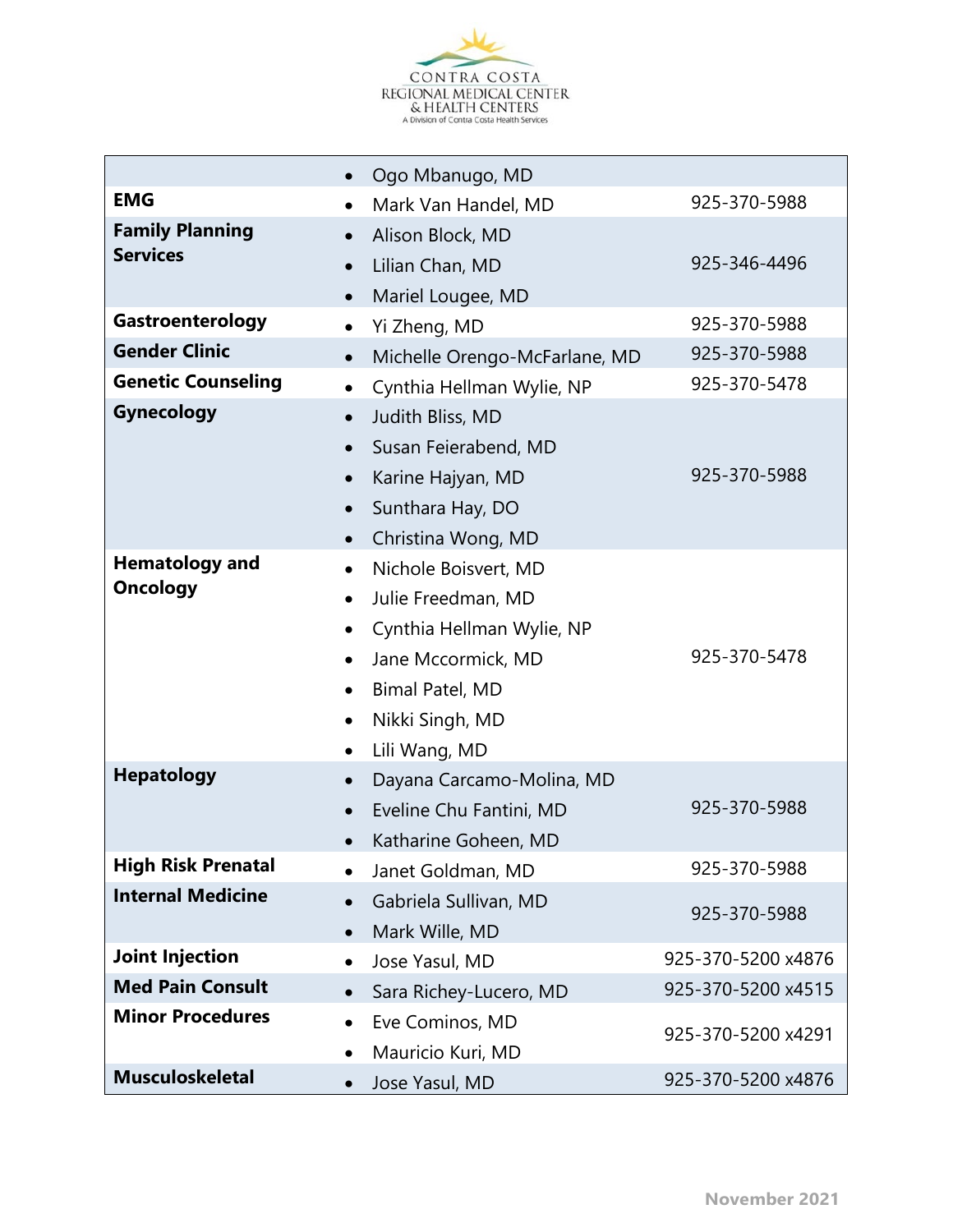

| <b>Nephrology</b>      | $\bullet$ | Diablo Nephrology Medical<br>Group | 925-370-5988       |
|------------------------|-----------|------------------------------------|--------------------|
| <b>Neurology</b>       | $\bullet$ | Veda Bhatt, MD                     | 925-370-5988       |
|                        | $\bullet$ | Mark Van handel, MD                |                    |
| <b>Ophthalmology</b>   | $\bullet$ | Kevin Beadles, MD                  |                    |
|                        | ٠         | Gupta Etwaru, MD                   |                    |
|                        | ٠         | Iryna Falkenstein, MD              | 925-370-5200 x4858 |
|                        | $\bullet$ | Steven Harrison, MD                |                    |
|                        | $\bullet$ | Thomas McDonald, MD                |                    |
|                        | ٠         | Samir Shah, MD                     |                    |
| <b>Optometry</b>       | $\bullet$ | Anita Ko, OD                       | 925-370-5200 x4858 |
| <b>Orthopedics</b>     | $\bullet$ | Semon Bader, MD                    |                    |
|                        | $\bullet$ | Robert Buckley, MD                 |                    |
|                        | $\bullet$ | Eric Fulkerson, MD                 |                    |
|                        | $\bullet$ | Jaison James, MD                   | 925-370-5200 x4876 |
|                        |           | Debra Rosett, NP                   |                    |
|                        |           | Nanda Sinha, MD                    |                    |
|                        |           | Edward Tang, MD                    |                    |
|                        |           | Adam Warren, MD                    |                    |
| Otolaryngology         | $\bullet$ | Siri Cheng, MD                     |                    |
|                        | $\bullet$ | Christian Eisert, MD               | 925-370-5988       |
|                        |           | Liam Keating, MD                   |                    |
| <b>Palliative Care</b> | $\bullet$ | Julie Freedman, MD                 | 925-370-5478       |
| <b>Perioperative</b>   |           | Nusrat Chaudhry, MD                |                    |
|                        |           | Yeillie Concepcion, NP             | 925-370-5996       |
|                        |           | Stuart Forman, MD                  |                    |
|                        | $\bullet$ | Julie Thompson, MD                 |                    |
| <b>Plastic Surgery</b> | $\bullet$ | Eve Cominos, MD                    |                    |
|                        | $\bullet$ | Amarjit Dosanjh, MD                | 925-370-5200 x4876 |
|                        | $\bullet$ | Mauricio Kuri, MD                  |                    |
|                        |           | Debra Rosett, NP                   |                    |
| <b>Podiatry</b>        |           | Rodney Chan, DPM                   | 925-370-5988       |